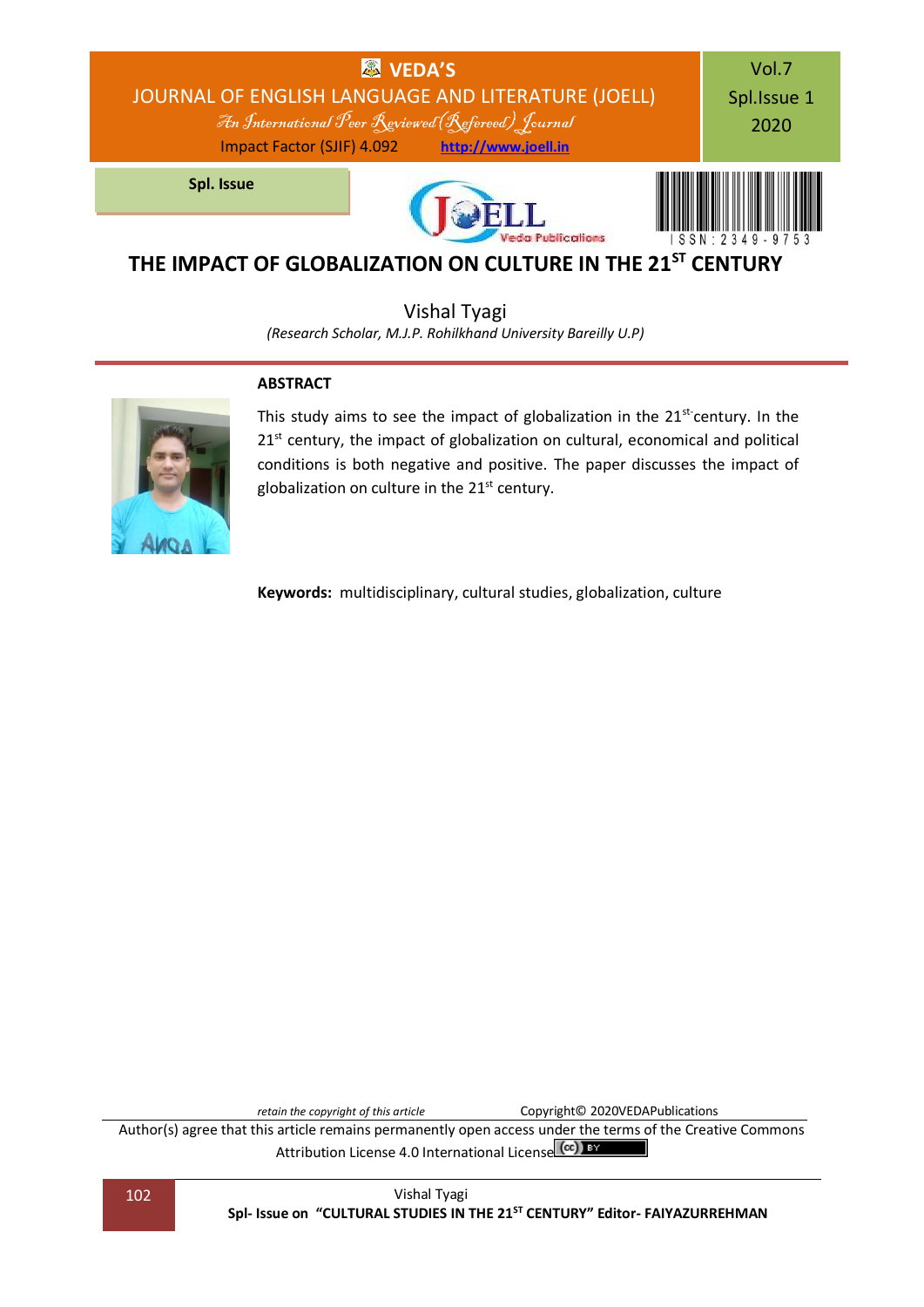#### **INTRODUCTION**

Culture is a particular way of life and are various aspects including the food you eat, the clothes you wear, the language you speak in and the God you worship. All the achievements of human as a member of society can be called culture. The customs, traditions, festivals and one's outlook on various issues of life are included in culture and art, music, architecture, philosophy, literature, religion and science can be seen as the aspects of culture. According to *Edward Tyler's* definition-

> Culture--- is that complex whole which includes knowledge, beliefs, art, morals, law, customs and any other capabilities and habits acquired by (a human) as a member of society. It is totality of meanings, values, customs, norms, idea and symbols relative to society.<sup>1</sup>

Culture refers to the cumulative accumulation of knowledge, experience, beliefs, values, attitudes, meanings, hierarchies, religions, perceptions of time, roles, spatial relationships, concepts of the universe and material possessions by a group of material objects and people. The course of generations through individual and group effort. Culture is also learned through the interaction, observation and imitation of social phenomena. Secondly, culture is shared by a group of people. When an action is generally shared, believed, or practiced by a group of people, it is classified as a culture. Culture is cumulative which means that culture is often passed from one generation to another. The fourth feature of culture is that culture is dynamic. Culture often changes in the form of new knowledge and traditions are added as old traditions over time. Culture is also the ideal meaning that culture forms classic patterns of conduct that should be followed by members of any community. Thus, culture creates guidelines that must be followed by

social members to achieve social acceptance. Culture is also different. It is widely accepted that culture is formed by many interdependent cultures. From the above understanding, one could argue that cultures often differ as a result of different cultures around the world such as Indian culture, African traditional culture and Americans only to mention a few.

The concept of globalization refers to the growing multi-directional economic, social, cultural and political relationships that are forming around the world and our awareness of them. Globalization thus includes the increased compression of the world and our increased consciousness of those processes. The compression of the world can be understood in terms of the expansionism of the institutions of modernity, while the counterpart of the consciousness of the world can be considered culturally advantageous.

It is not surprising to find little consensus in the literature on definitions of literature from various academic fields such as anthropology, sociology, communication and media, cultural and language studies, colonial and indigenous studies, and political science and international relations. . These two concepts alone provide a consensus on how they relate to each other and their role and the impact it has on individuals and societies.

The concept of independent, coherent and stable cultures is becoming increasingly rare in this world of mutual relationships. The processes of globalization are moving people from different cultural origins to deeper relations when are the unprecedented expansion of tourism, perspirations of the multinational corporation, European community like the emergence of the union of Southeast Asian nations, spread of pop culture, migration. Increasing flows, the development of internet communities, and the establishment of global institutions such as the International Monetary Fund and the United Nation. Yet, culture tends to be unstable and changing, this shift is usually seen from a larger perspective, affecting the smallest and affecting the global at the local level, not much attention. This characteristic of the emerging world

1

<sup>1</sup> [Primitive Culture: Researches Into the Development of](https://carta.anthropogeny.org/libraries/bibliography/primitive-culture-researches-development-mythology-philosophy-religion-art)  [Mythology, Philosophy, Religion, Art, and Custom,](https://carta.anthropogeny.org/libraries/bibliography/primitive-culture-researches-development-mythology-philosophy-religion-art) Tylor, E. B. , Volume 1, London, (1871)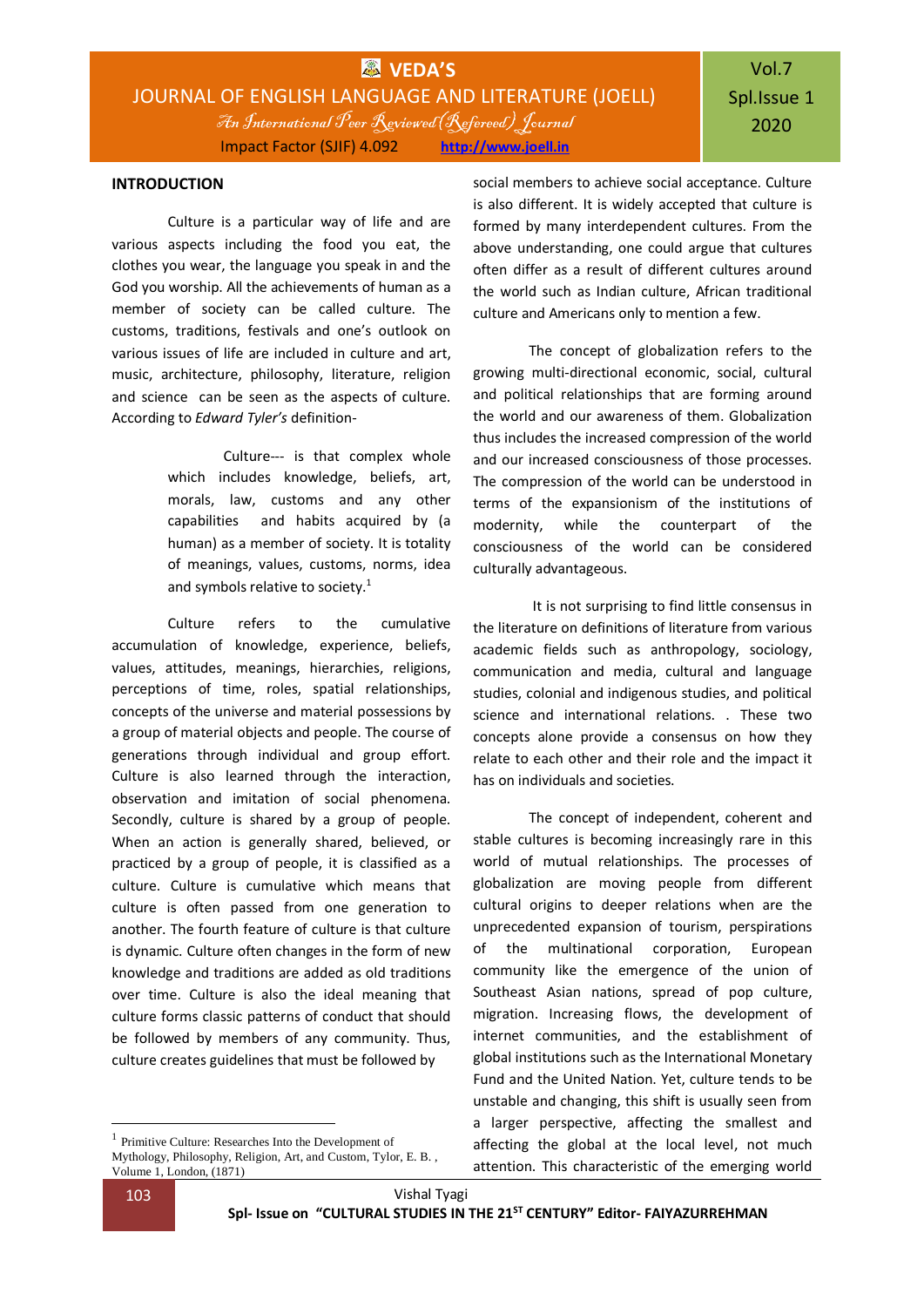# Vol.7 Spl.Issue 1 2020

has been eclipsed and theorized today by the Globalization theory.

The entire process of global impacts both local and local level has been expanded in several areas and in several ways. Basically, in the debate of globalization, there are two contents in the form of Featherstone and lash note homogenizer, for which globalization has to be seen as a result of modernity and heterosexuality, considering globalization as a sign of modernity. Discussion concerning the effect of globalization on is a challenging debate. The evolution of technology has boundaries across international boundaries and opens cultures to a whole new world-leading to globalization can be a powerful entity. It can connect the world to each other, help in economic development, provide availability of information and help in the development of a global village, but when it comes to globalization and culture, paradoxical divisibility is a solid undercurrent. Globalization, on the one hand, has the capacity to organize and strengthen the people, provide a means of self-representation, support collective identity through socialization and provide employment opportunities. On the contrary, it has the potential to corrupt people by missrepresentation and is a process of furthering the loss of individualism, self and collective identity. Globalization provides both positive and negative on culture which impact can have a far-reaching impact. Due to unprecedented access to cultures, more viewers than ever before had a gateway to see, hear and experience things never before accessible.

Globalization has had many negative on culture, including the impact of corporations promoting consumer culture, exploiting workers and markets, and affecting social values. It had enhanced the availability of commercial media and products and the local cultural impact "drown out". Individualism and group identity occurs when globalization encourages a 'Western ideal of individualism'. It promotes a homogeneous set of values and beliefs. The adoption of Western civilization and ideology is seen as the development, marketing and processing of many computer-

mediated technologies through Western markets. Globalization allows for more colonization that affects intellectual property and cultural rights. Access to global information has opened the doors to cultural wealth and information access. Many views that if it is outside, it is free to take it, including cultural signs, songs, dances, rituals and other cultural crafts. These symbols of culture are seen as living heritage and they are an integral part of the identity. Using images, misrepresenting rights is considered theft of property and a heinous crime against the community. It is difficult to monitor or control what is happening on the Internet and therefore prevent it appropriately and may have difficulty running.

Technological global can be empowering for different cultures as it allows self-representation and information sharing on a whole new level. Global media centers allow cultures a distinctive voice to promote awareness and impart public knowledge to their stories and identities. As others have anticipated, the mass media helps to revive and restore the cultural preservation of nations. Technology can be used to maintain the language, customs and culture. Technology allows selfrepresentation and protection of individual and collective identities by providing autonomy and empowerment. Global technology has provided an opportunity for specific cultures to redefine collective identities as well as place identities. There is no doubt that global, political and economic networks, together with shared goals, support the emerging empowerment among cultural people will enable. It is far more beneficial than individual communities and groups who are coming forward to raise concerns at the global or local level. Globalization can become a platform to inspire ideas, perspectives, campaigns and strategies to protect and progress interests. Global technology can create a phase of public support and public awareness that results in public acceptance. Relationships are key components of communities and communications technology, developing and strengthening relationships at miles apart has potential, which is generally known as a